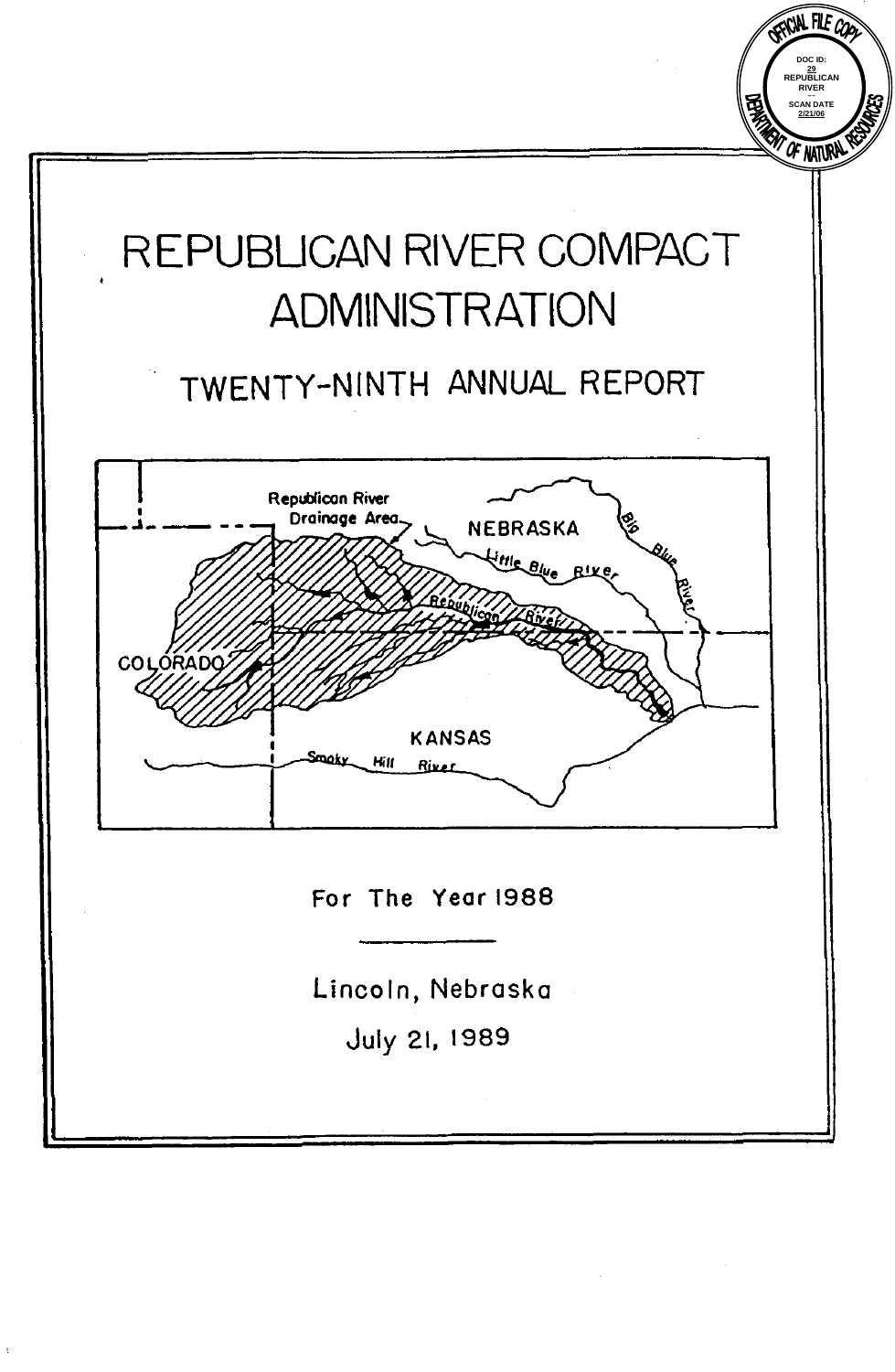# REPUBLICAN RIVER COMPACT ADMINISTRATION

## TWENTY-NINTH ANNUAL REPORT



**For The Year 1988** 

Lincoln, **Nebraska** 

July **21, 1989**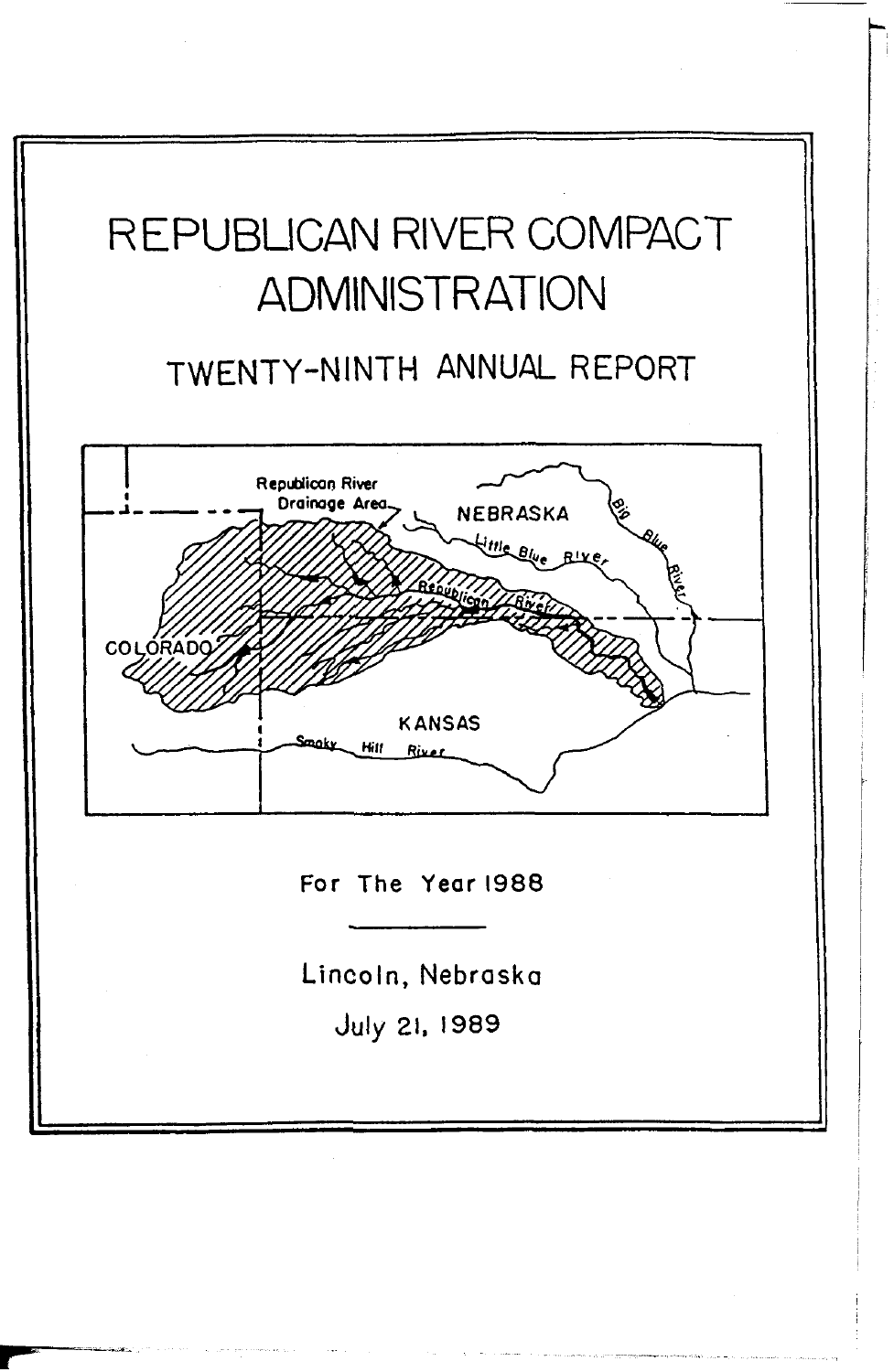#### **TABLE OF CONTENTS**

| Twenty-Ninth Annual Report                      |    |
|-------------------------------------------------|----|
| Minutes of Thirtieth Annual Meeting             |    |
| Report of Engineering Committee                 | 17 |
| Computed Virgin Water Supply, 1988 Water Year   | 21 |
| Computed Consumptive Water Use, 1988 Water Year | 22 |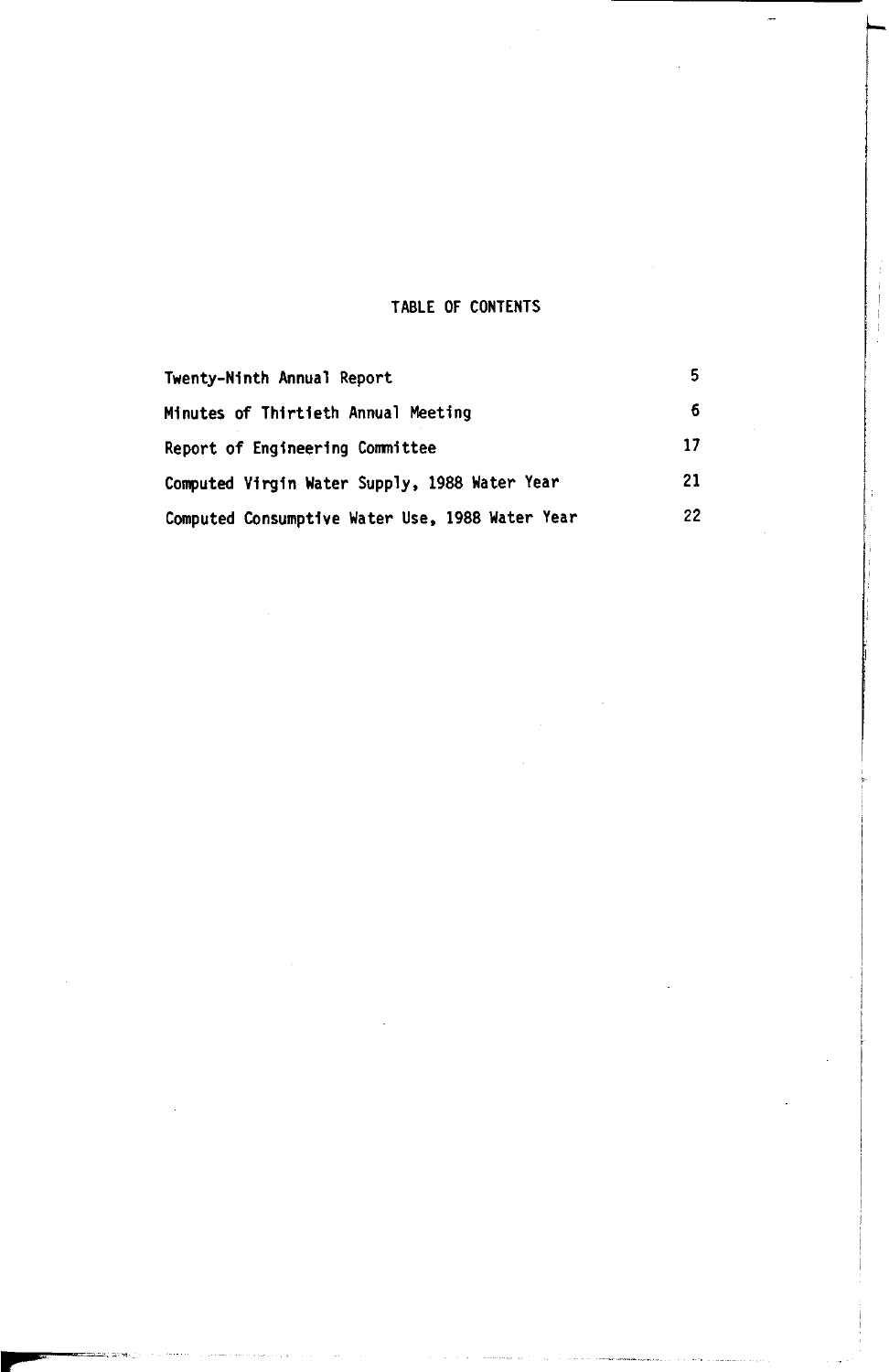#### TWENTY-NINTH ANNUAL REPORT

#### REPUBLICAN RIVER COMPACT ADMINISTRATION

In conformity with the Rules and Regulations of the Republican River Compact Administration, the Twenty-Ninth Annual report is submitted as follows:

- 1. Pursuant to Rule **12,** as amended, this report covers the period from July 7, 1988, to July 21, 1989.
- 2. Members of the Republican River Compact Administration are the officials of each of the states who are charged with the duty of administering the public water supplies, and are as follows:

Jeris A. Danielson, State Engineer, Colorado

Michael Jess, Director, Department of Water Resources. Nebraska

David L. Pope, Chief Engineer-Director, Division of Water Resources, State Board of Agriculture, Kansas

- 3. The Thirtieth Annual Meeting *of* the Administration was held **on** July 21, 1989, at Lincoln, Nebraska. The minutes of the meeting are included in this report.
- 4. During the period covered by this report, one meeting of the Engineering committee was held. A report from that committee together with summary<br>tabulations of the computed annual water supply and consumptive use for<br>the 1988 water year in the Republican River Basin were presented and<br>accepted
- 5. Reports were received from the Bureau of Reclamation **on** operation and administration of their projects in the basin of the Republican River.
- 6. By consensus, Michael Jess. Nebraska member of the Administration, served as Chairman from July 1989 to July 1990.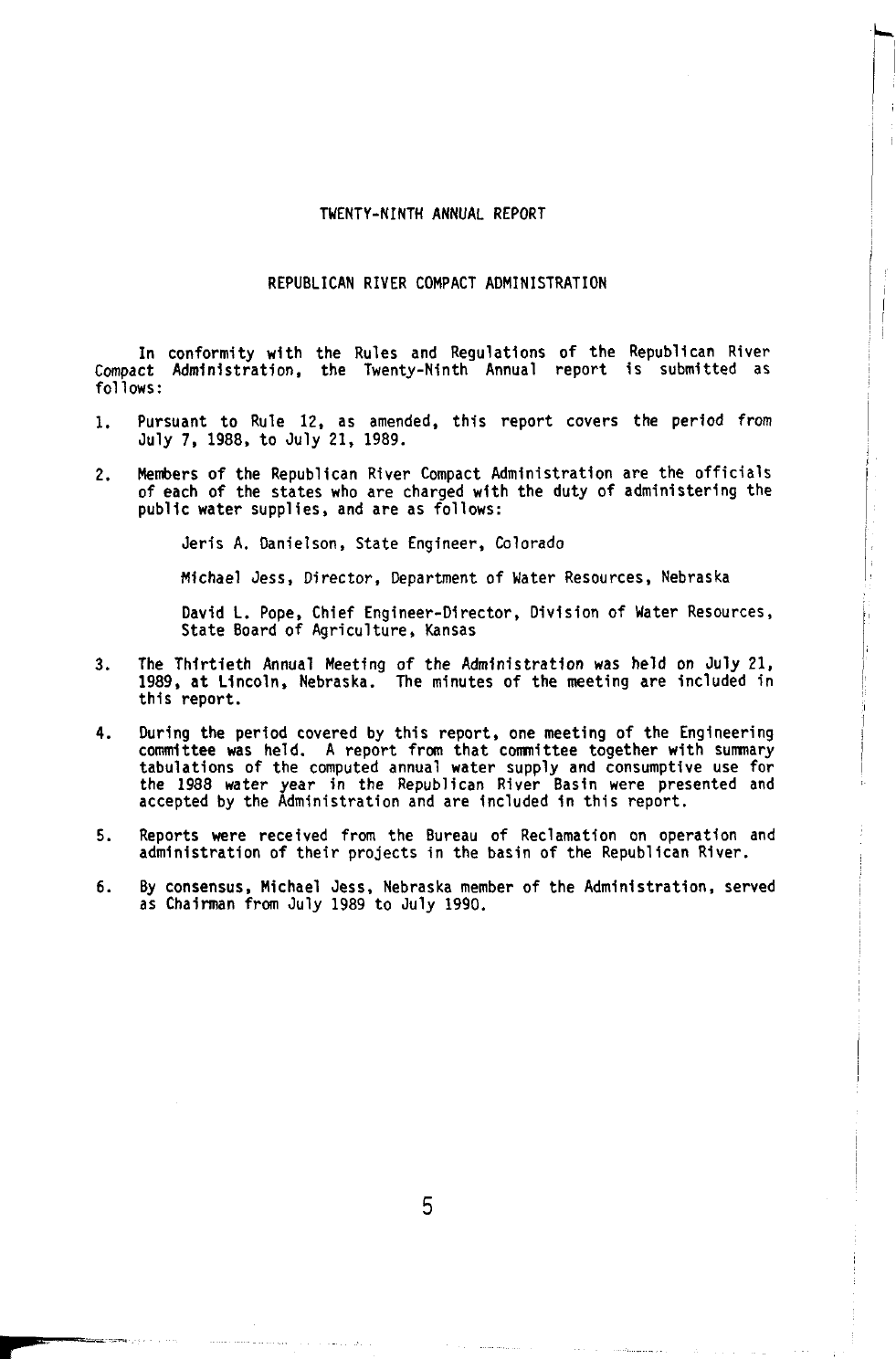#### MINUTES 30TH ANNUAL MEETING REPUBLICAN RIVER COMPACT ADMINISTRATION

The meeting was called to order by Chairman J. Michael Jess at 9:10 a.m. on July 21, 1989, in the Natural Resources Commission Conference Room, Nebraska State Office Building in Lincoln, Nebraska. Those in attendance were:

| Name               | Agency                     | Location               |  |  |  |  |  |
|--------------------|----------------------------|------------------------|--|--|--|--|--|
| Michael Jess       | Nebraska Commissioner      | Lincoln, Nebraska      |  |  |  |  |  |
| Jeris A. Danielson | Colorado Commissioner      | Denver, Colorado       |  |  |  |  |  |
| David L. Pope      | Kansas Commissioner        | Topeka, Kansas         |  |  |  |  |  |
| Hal Simpson        | Engineer Advisor           | Denver, Colorado       |  |  |  |  |  |
| Bob Bishop         | Engineer Advisor           | Lincoln, Nebraska      |  |  |  |  |  |
| Jerry Hilmes       | Engineer Advisor           | Topeka, Kansas         |  |  |  |  |  |
| Alan Berryman      | Div. of Water Resources    | Greeley, Colorado      |  |  |  |  |  |
| James Bagley       | Div. of Water Resources    | Topeka, Kansas         |  |  |  |  |  |
| Thomas Stiles      | Kansas Water Office        | Topeka, Kansas         |  |  |  |  |  |
| Leland E. Rolfs    | Div. of Water Resources    | Topeka, Kansas         |  |  |  |  |  |
| Bob Kutz           | U.S. Bureau of Reclamation | Grand Island, Nebraska |  |  |  |  |  |
| Dennis E. Allacher | U.S. Bureau of Reclamation | McCook, Nebraska       |  |  |  |  |  |
| Russell Oaklund    | Dept. of Water Resources   | Cambridge, Nebraska    |  |  |  |  |  |
| Ann Bleed          | Dept. of Water Resources   | Lincoln, Nebraska      |  |  |  |  |  |
| Mary Lonowski      | Dept. of Water Resources   | Lincoln, Nebraska      |  |  |  |  |  |

Chairman Jess asked for introductions of persons in attendance.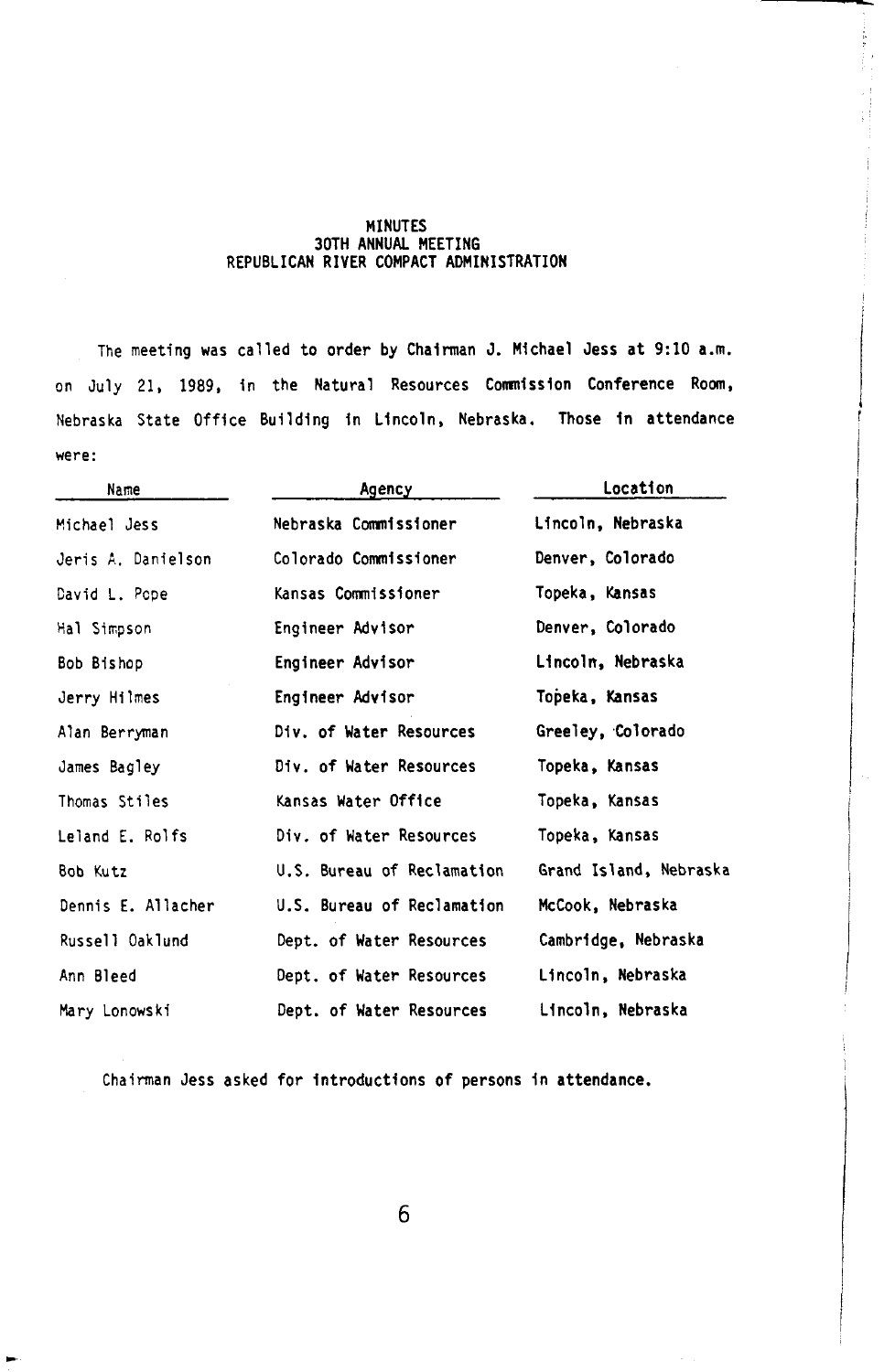#### Approval of Minutes

Chairman Jess noted that minutes of the 29th Annual Meeting had been distributed, reviewed and signed by all Commissioners and asked if corrections or notations **were** necessary. All three commissioners agreed that none were needed. No motion was made.

#### Report of Chairman

Chairman Jess reported on the ground water control area located in the southwest Nebraska counties of Chase, Perkins and Dundy. This control area is administered and regulated by the Upper Republican Natural Resources District and contains approximately 2,500 wells - most tapping the Ogallala Aquifer and most being metered. There presently exists a three-year allocation which averages out to 14 acre inches per year to be used at any time within that three-year period.

Russell Oaklund, Division Engineer, reported that all permits were regulated on Frenchman Creek on April **27** of this year. Oaklund advised that water administration accelerated on June **20,** 1989, when all permits on Frenchman Creek above the Culbertson Canal diversion were closed and seven permits below that diversion were regulated; **15** junior permits on Red Willow Creek were closed and senior permits were regulated; and on the Republican River, from Trenton Dam to the Cambridge Diversion, permits on the mainstem were closed. On June **22,** 1989, all permits were regulated on the Republican River from Harlan County to Guide Rock. During the week of July 17, 40 junior permits on Medicine Creek were closed and 14 senior permits were regulated.

Bob Bishop, Operations Chief, reported that adjudication hearings were held this year concerning appropriations on the Cambridge and Bartley canals with Orders of Cancellation being issued for 164 acres under Cambridge Canal and 66 acres under the Bartley Canal. Bishop noted the Department has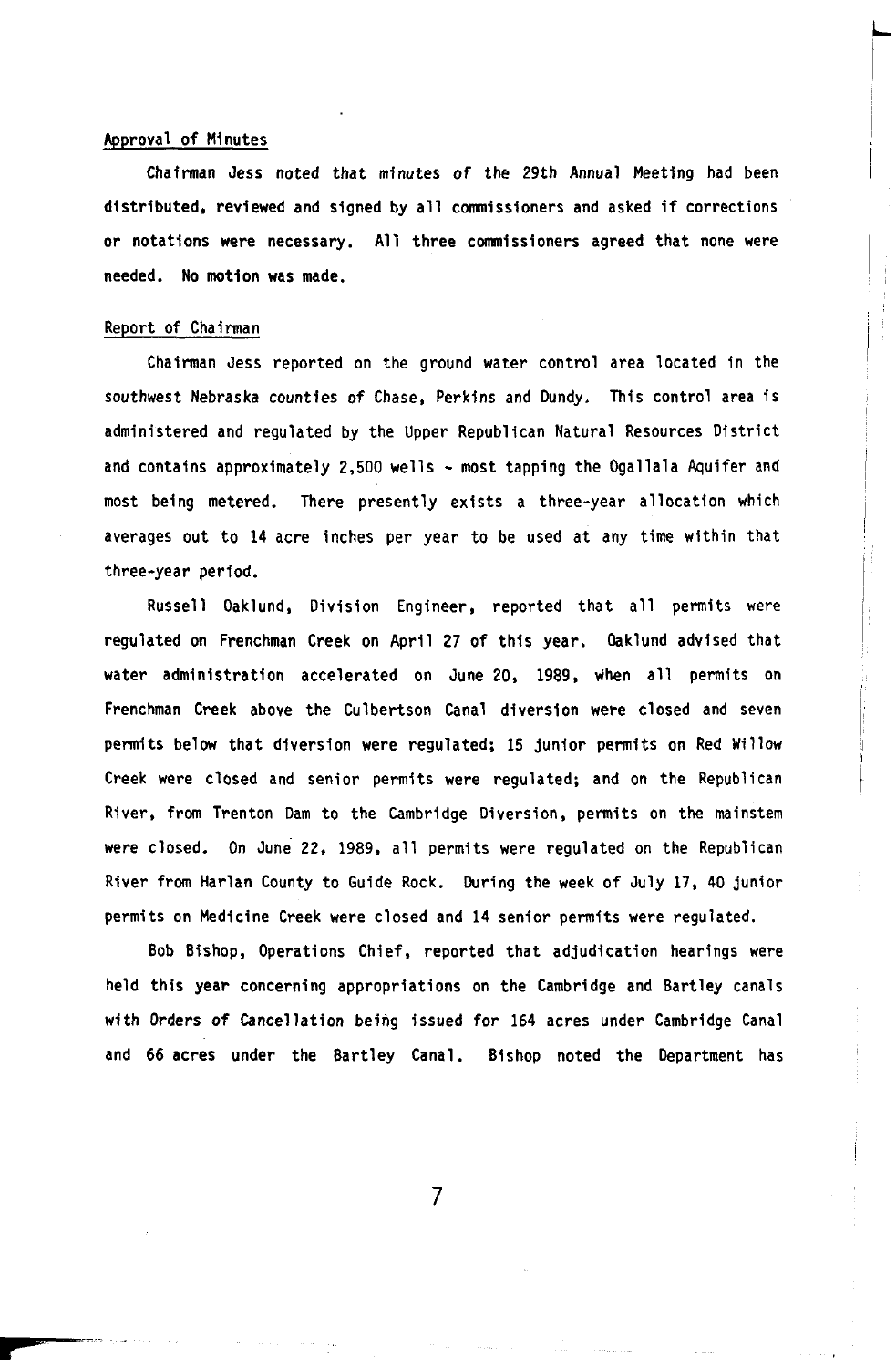adjudicated all appropriations in the Republican Basin above Harlan County Reservoir and that it will be reviewing project operations on canals this fall below Harlan County,

Commissioner Jess reported little legislative activity concerning water matters in the Nebraska Unicameral this year, Recalling that a four to one Low Level Radioactive Waste Compact vote selected Nebraska as host state for a waste disposal facility, Jess said a contractor has been selected and three tentative sites have been proposed. He noted an initiative on the ballot to withdraw Nebraska from the compact failed, however, resistance to locating the site is still very vocal and active. Bills dealing with this issue occupied much of the Legislature's time.

An application from the Nebraska Game and Parks Commission for an instream flow designation for trout on Long Pine Creek was received. A lengthy administrative proceeding was held. A ruling on this matter is anticipated soon.

#### Colorado Report

Commissioner Danielson reported the ground water monitoring program in eastern Colorado involving about 700 wells was reinstituted. An average decline in excess of one foot in the water table was measured for last year. Irrigation and cropping changes have occurred as people have become more conscious of the cost of water.

Commissioner Danielson said in most areas no new wells have been drilled in the Northern High Plains Designated Basin since 1965. Existing wells are carefully monitored for compliance with permit conditions. For example, the State Engineer obtained a court order against a person for repeated violations of permit conditions, The court ordered the the person comply with permit conditions and the payment of a fine of \$29,000 to the State Engineer's Office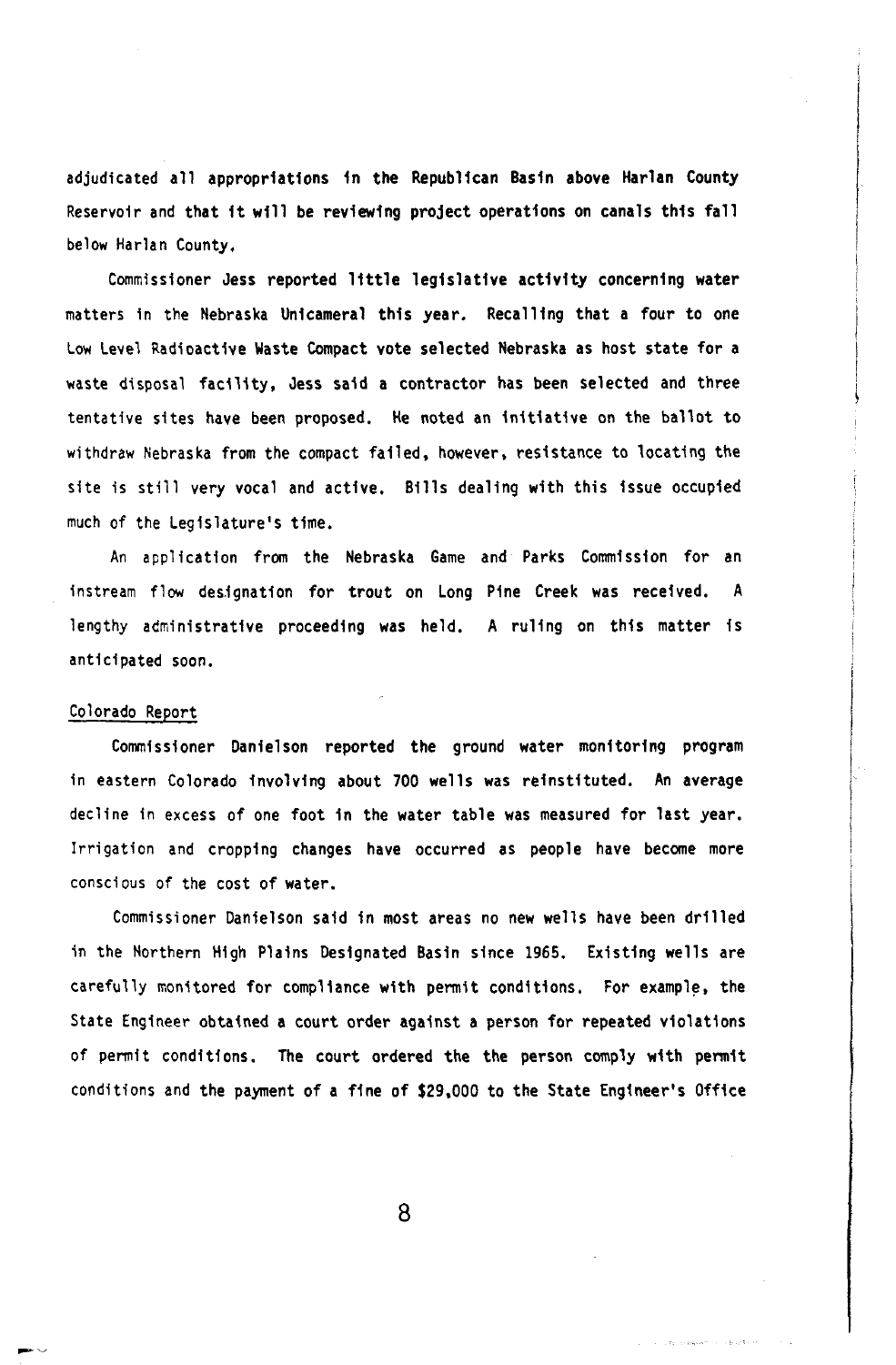and payment of court costs of \$7,000. The fine was based on the value of the crop produced.

Danielson said there was no major legislation this past session affecting ground or surface water in the high plains. One bill reorganizing agency functions relating to the water quality protection program will entail more enforcement responsibilities by the State Engineer's Office. Another bill was passed requiring gravel pit operators who expose ground water to augment depletions. This legislation was prompted by a lawsuit brought by the State Engineer's Office.

#### Kansas Report

Commissioner Pope reported on drought related and other activities that occurred in Kansas during the year.

He reported an active legislative session in natural resources and other matters. The 1985 Chemigation Act was amended and strengthened as was the Kansas Groundwater Exploration and Protection Act. Five additional streams were added to the minimum desirable streamflow program bringing the total to **23.** 

Commissioner Pope distributed fact sheets outlining Kansas' State Water Plan. He summarized the enactment, implementation and funding of the plan noting his department's role in its enforcement. A discussion of the plan followed.

Pope reported a water assurance district has been formed in the Kansas River area and negotiations are underway to contract for storage in Milford, Tuttle Creek and Perry reservoirs.

#### Bureau of Reclamation Report

Bob Kutz. Project Manager, noted several personnel changes occurred during the past year. He then gave a report on Bureau activities within the Republican Basin.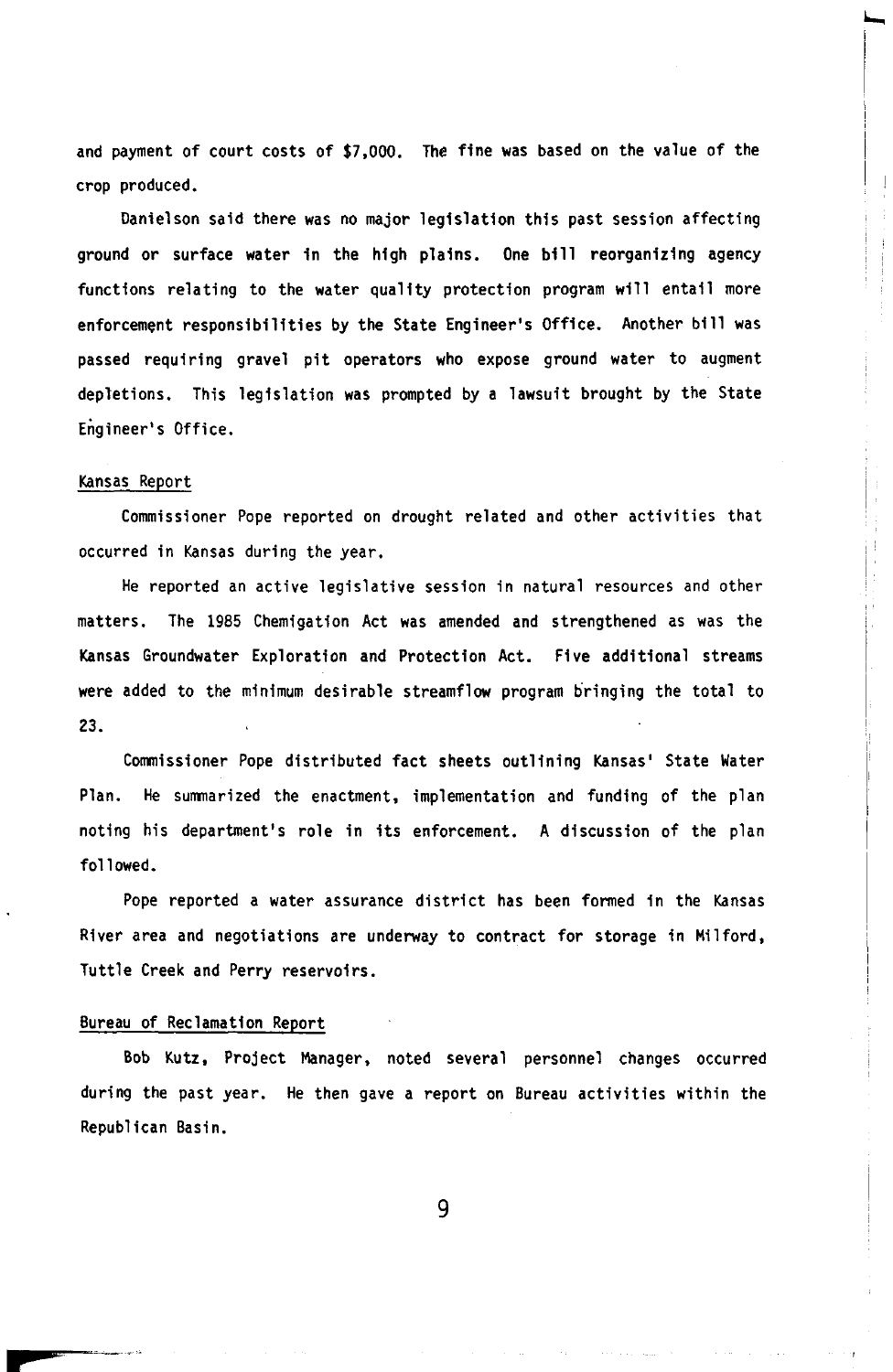A new toedrain has been constructed in Bonny Reservoir resulting in lower piezometric levels in the dam. He noted this should alleviate the danger of piping potential at the reservoir.

Legislation was introduced in Congress which would allow Frenchman-Valley Irrigation District a more favorable Bureau contract concerning operation and maintenance responsibilities for Enders Dam due to reduced water supplies. Kutz said the Bureau opposed this legislation.

The Bostwick Irrigation District lawsuit is now in the court of appeals. **<sup>A</sup>**stay of execution was not requested by the districts in their appeal, necessitating the Bureau to work out a temporary arrangement to allow for delivery of water pending the outcome of this case.

Kutz reported the South Platte/Frenchman diversion study report has been completed and given to its sponsors for comment. The report cited numerous problems with a diversion of this type, particularly concerning economics, endangered species on the Platte, and water quality. It also concluded future studies were not worthwhile.

**<sup>A</sup>**summary on the states' ground water recharge demonstration projects was given. **In** Nebraska, the York project will have a ground breaking ceremony In August. The Wood River site Is being added pending resolution of the Fish & Wildlife Service's endangered species problems. Colorado's three project sites are the Plains Arikaree, Frenchman and Denver Basin. The first two sites had funding in 1989; the third will be funded in 1990. Kansas has **two**  active sites - Equus Beds, to be funded in 1990, and Smoky Hill, located below Cedar Bluff Reservoir. Kutz noted the irrigation district below Cedar Bluff Reservoir has received **no** water since 1978 and severe water supply problems exist.

The Bureau *is* studying the drainage problems of the upper Courtland Canal. Past repairs and improvements have not corrected the situation. **<sup>A</sup>** final report **Is** expected **soon.**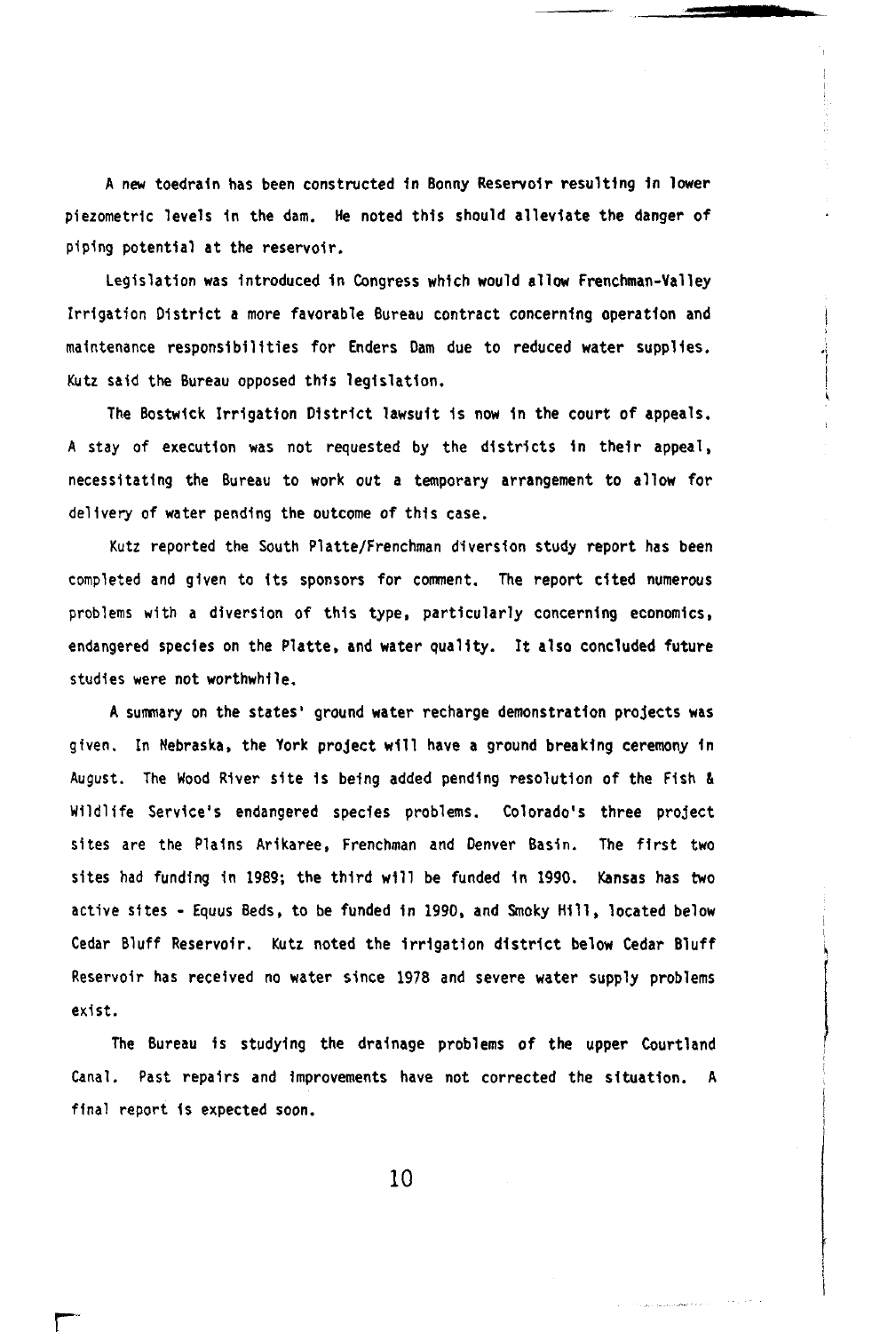Kutz reported on the funding problems of the North Loup construction project. He indicated, however, the project will go forward. A major fish hatchery is to be constructed below the Calamus Reservoir.

Dennis Allacher of the Bureau reported on operations and maintenance in the Republican River basin. In 1988, rainfall varied from 69 percent of normal at Lovewell Reservoir to 129 percent of normal at Swanson Lake. Harry Strunk and Harlan County lakes were full prior to the start of irrigation season. All the irrigation districts received project water for the third consecutive year. Allacher noted that most districts had full supplies. Diversions in the Frenchman-Cambridge Division were about the same as the ten-year average while diversions in the Bostwick Division were about 30 percent higher. Some reservoirs were at eight or nine year lows at the end of 1988.

Allacher reported for 1989 that precipitation during the winter months was 60 percent of normal with Harry Strunk Lake being the only reservoir filled prior to irrigation season. Rainfall during the first four months ranged from 23 percent of normal at Keith Sebelius Lake to 54 percent of normal at Bonny Reservoir. A major storm upstream from Bonny Dam in late June filled the reservoir for the first time since 1982. Later storms produced flooding on Beaver and Driftwood creeks.

Allacher noted **no** major maintenance activities are scheduled. Inspections of all dams were made last year. In conjunction with the dam safety program, instrumentation was added at Bonny, Trenton and Medicine Creek with future work scheduled for Enders and Norton.

Allacher reported a bomb scare at Bonny Dam prompted a review of Emergency Action Preparedness procedures.

#### Report of the Engineering Commitee

Robert Bishop, chairman of the Engineering Committee, gave the committee report which is included in the 29th Annual Report.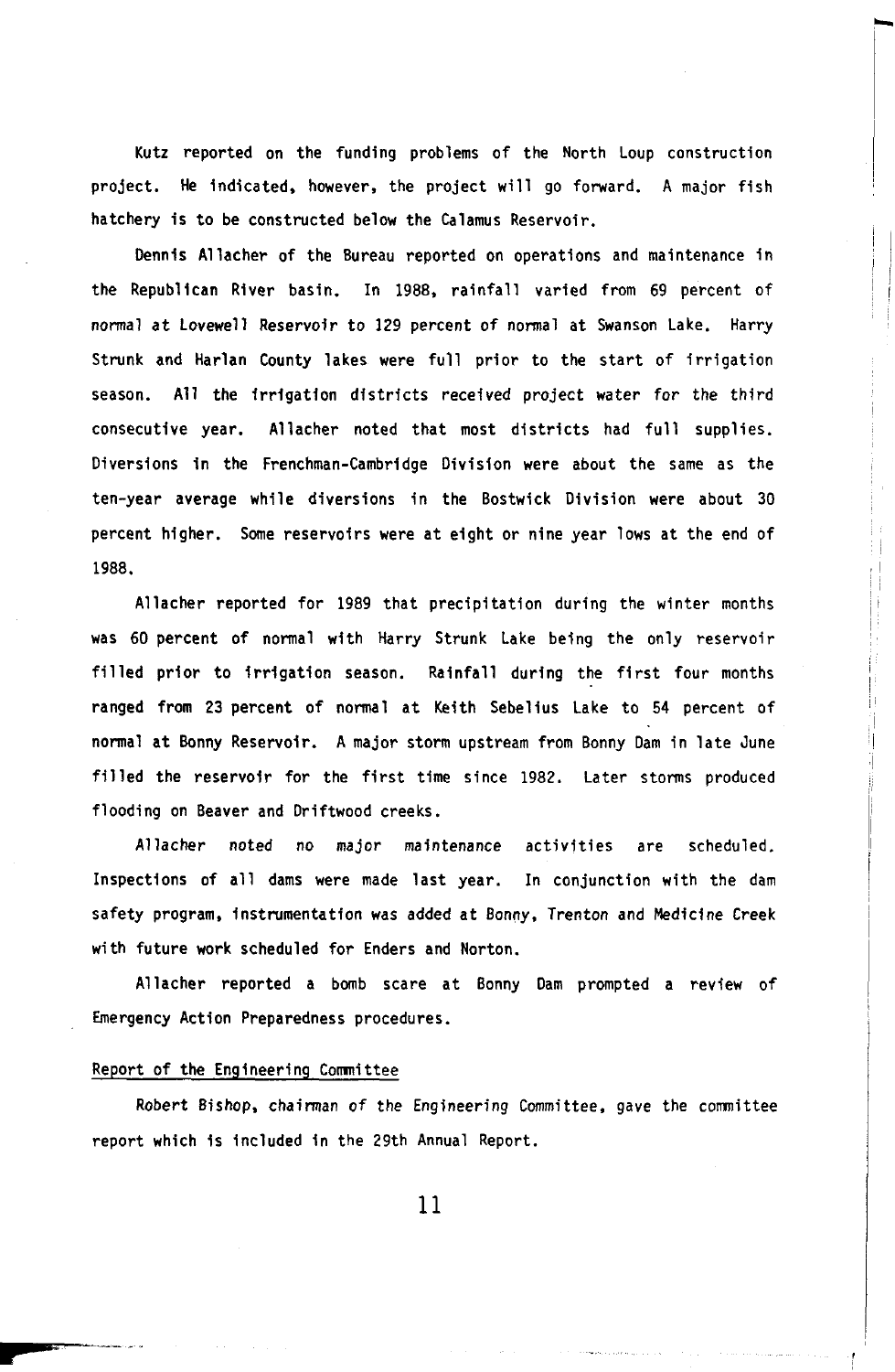Bishop reported the 1988 virgin Water Supply (VWS) was about ten percent greater than the original supply the allocations were based on. The total VWS was **190,000** A-F less than 1987. Total consumptive use was up about 18,000 A-F from 1987, a rise of seven percent **from** the previous year. **No** state overused its total allocation. Kansas' consumptive use exceeded adjusted allocations in Prairie **Dog** and Beaver Creek sub-basins. Nebraska consumptive use exceeded adjusted allocations in the Sappa, Beaver, Medicine, Red Willow and Driftwood creeks sub-basins. The Computed VWS and Consumptive Use for the 1988 water year are shown in Exhibits A and **B** of the report.

Bishop then reported on the Commissioner's special committee assignment to revise formulae to reflect consumptive use being charged to the basin of use rather than the basin of diversion exclusively. The net result of the formulae change transferred about 9,500 A-F of consumptive use from Medicine Creek and Red Willow Creek to Nebraska's mainstem allocation and resulting in Nebraska overusing allocations in six sib-basins instead of five. Bishop referred to Exhibit **B** where changes to the formulae were reflected in the consumptive use values. A brief explanation of the formulae changes and illustration of Nebraska's problems with allocation overuse followed.

Commissioner Danielson then moved to accept the Engineering Advisory Report including adoption of the formulae changes suggested in assignment two affecting Medicine Creek, Red Willow Creek and Republican River mainstem. Motion died **for** lack of a second,

Pope then moved to accept the Engineering Committee Report. Motion died for lack of a second.

Jess then moved to receive the Report. Pope seconded. Motion was approved. The Engineering Committee was then asked to and did recommend the adoption of the formulae changes. Danielson moved to accept the altered computation formulae for Medicine Creek, Red WIllow Creek and the Republican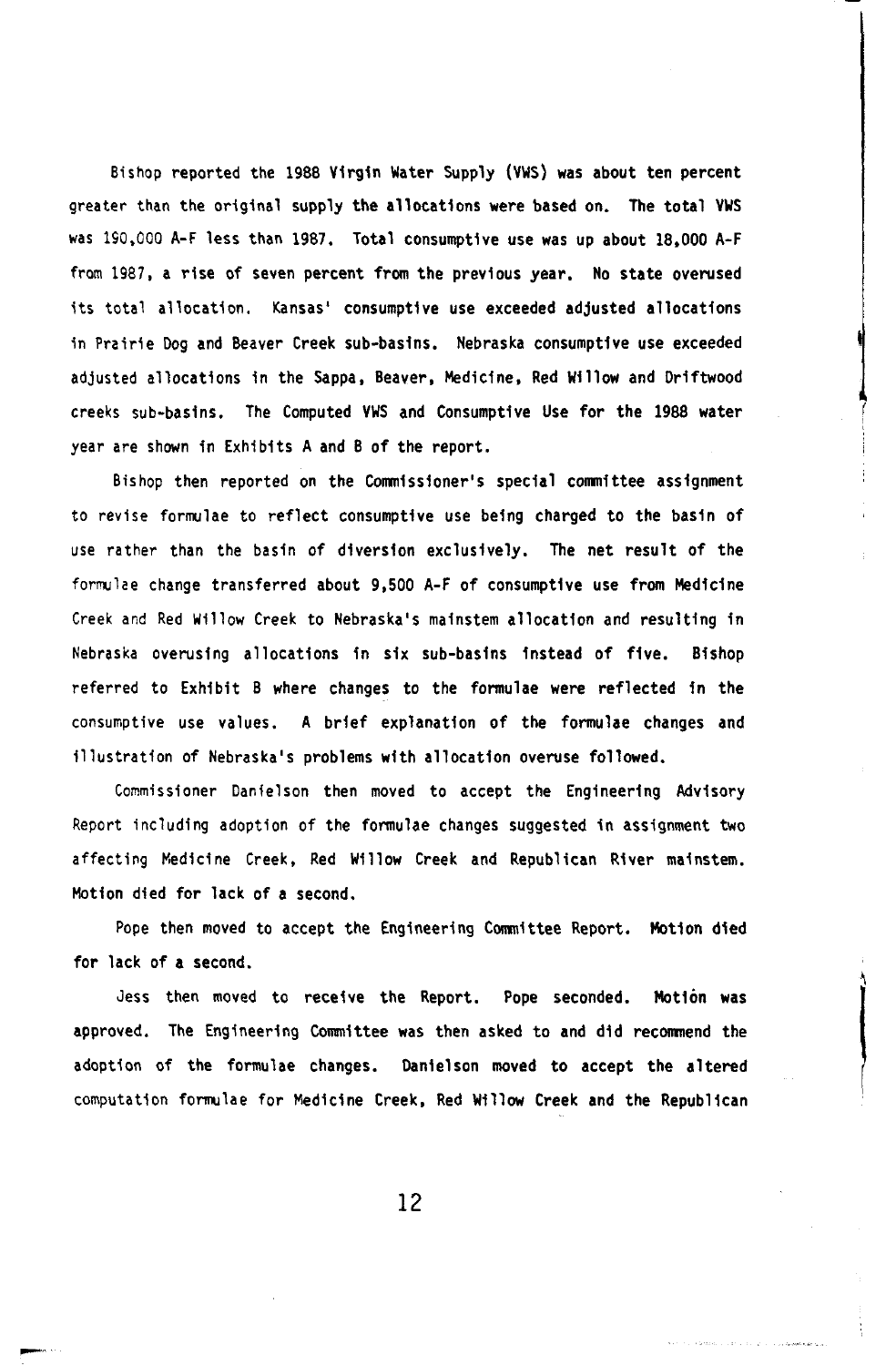River mainstem as reflected on pages three and four of the Engineering Advisory Report. Pope requested deferment on this action until later discussion. Jess seconded. Motion was tabled.

#### Unfinished Business

Chairman Jess gave the floor to Commissioner Pope who reviewed the proposal Kansas submitted recommending seven alternatives for more effective Compact administration.

Pope reported that Kansas was taking measures to come into compliance with adjusted allocations by closing alluvial valleys in the Republican River Basin in northwest Kansas to further appropriation of water and suggested each member should comply as well. He said the Kansas proposal reinforces the intent of the Compact which is to limit beneficial use through allocations and to provide an equitable apportionment between states and to protect those allocations.

Pope noted that the use of original allocations, until such time as information shows they should be adjusted, would give each state advance knowledge of their allocations and consumptive use thus allowing compliance measures of their *own* choosing.

Commissioner Danielson questioned whether the proposal's conclusion No. 4 regarding the VWS was correct. With regard to conclusion No. **3,** Danielson said he believes that no enforcement authority exists within the commission.

A lengthy discussion followed between Commissioners Pope and Danielson concerning equitable apportionment of water supply in the basin, computation of annual VWS, the factoring of ground water use into those computations and the definition of basin boundaries.

Danielson concluded that he agreed with the proposal except for No. 3 which, he felt, was unclear.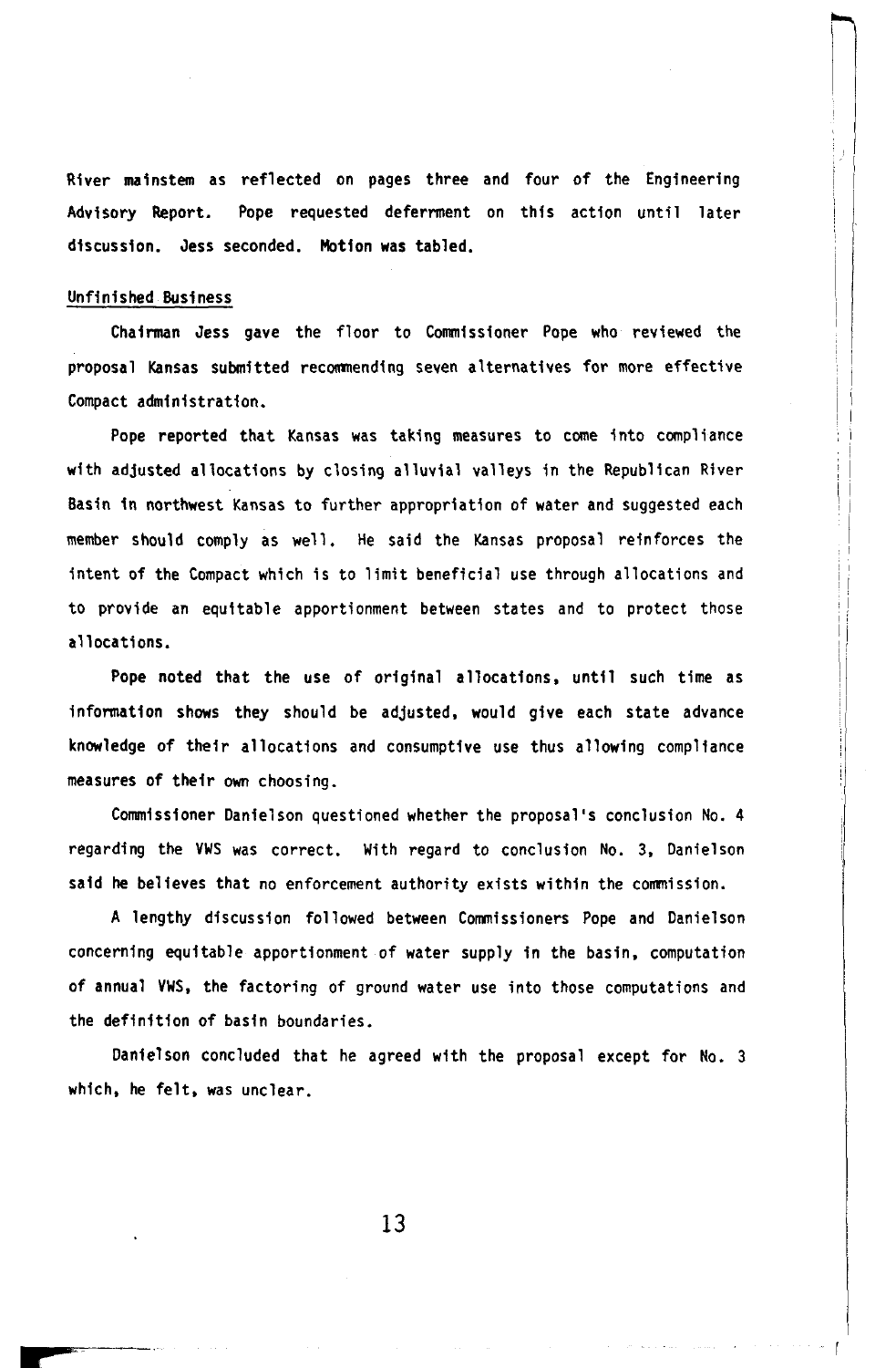**Chairman Jess noted Kansas' useage is substantially below allocations. he then outlined Nebraska's opinion regarding the proposal items as follows: Item** 1 - **believed Compact Article III must be read in conjunction with Article IV which clearly indicates adjustments in VWS must be done annually; Item 2** - **in agreement; Item 3** - **was vague, but could agree with; Item 4** - **disagreed due to Articles III and IV of the Compact; Item 5** - **this item would require a legislative change in Nebraska and, therefore, could not agree; Item 6** - **was contrary to Article III of the Compact and, therefore, disagreed; and Item 7** - **agreed. Jess suggested the proposal should be presented to water users in the basin for their input.** 

**Pope disagreed with Chairman Jess' interpretation of Articles III and IV**  and **believed a clear decision needed to be made as to when computations should occur. he also felt a good faith effort should be made in Nebraska to begin**  legislative action with regard to proposal<sup>2</sup>item No. 5, indicating Colorado and **Kansas have already taken steps to curtail ground water use. Although Jess did not concur, Pope felt ground water should be included in calculations of allocations.** Pope **also indicated that Kansas may not be using all of its allocation above the state line but depends heavily on the flows of the river below the state line for various purposes, These include existing uses, plus the state's investment in Milford Reservoir water for M & I purposes.** 

*Bob* **Kutz related the Compact was initiated at the Bureau's insistence to protect its investments. He noted the document itself was open to interpretation and needed clarification. Kutz. foreseeing severe problems, agreed a good faith effort to curtail allocations on over-appropriated basins was necessary.** 

**Following discussion of the potential injury question and the interpretation of Articles III and IV. Danielson moved to accept Commissioner**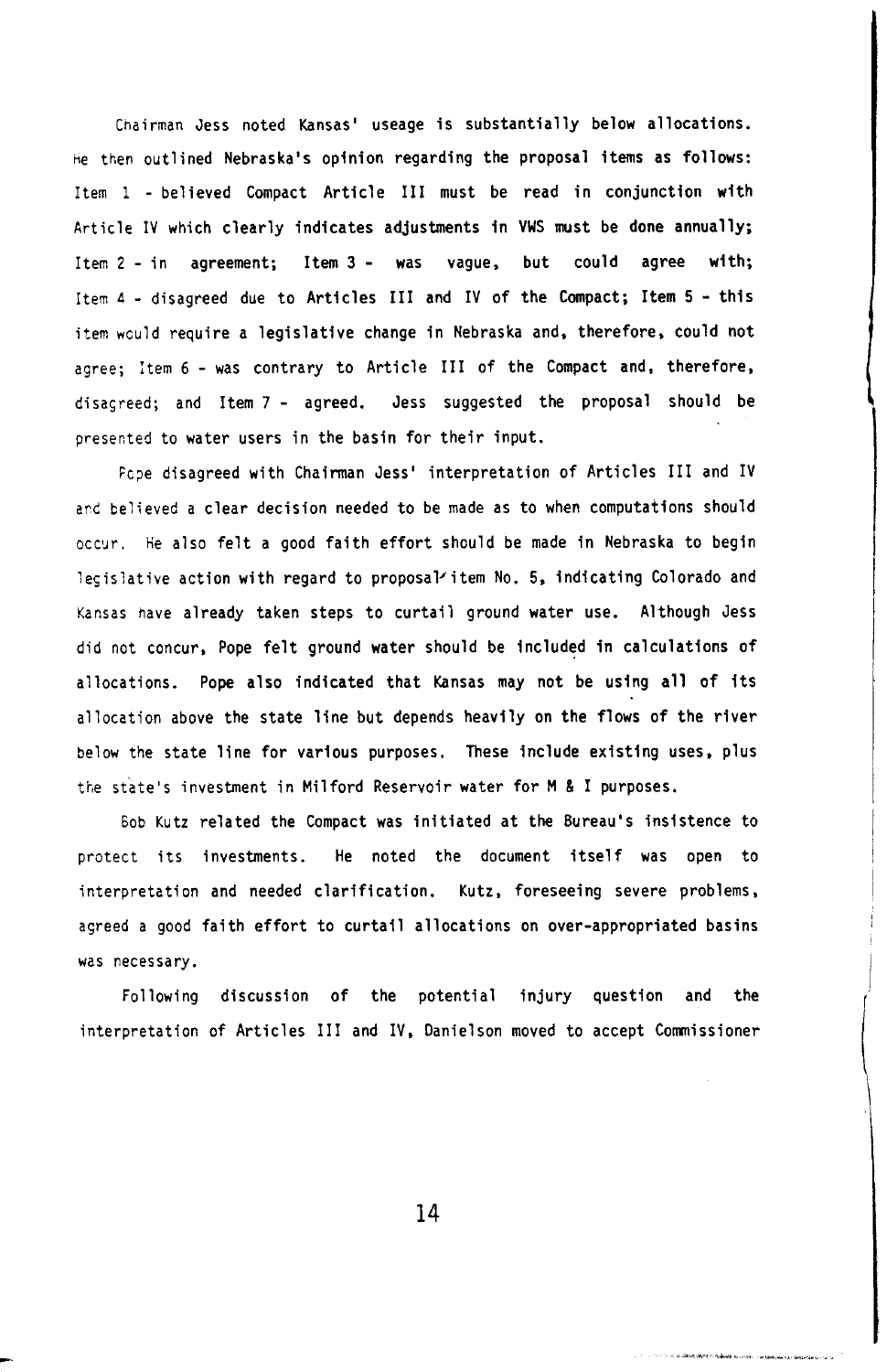Pope's proposal except for proposal No. 3. Pope seconded. Kansas and Colorado voted Yes. Nebraska voted No. Motion failed.

A lengthy discussion followed on the proposal and possible alternatives and/or alterations. Questions concerning allocation adjustments and the basis of the original allocations were also discussed. Bob Kutz said Bureau archives may contain information on the latter. Jess asked Kutz to research Bureau archives relating to the Compact suggesting it may provide guidance to the members. Kutz agreed to report to the administration on his research.

Commissioner Pope distributed copies of a revised booklet entitled "Republican River Compact Administration Formulas for the Computation of Consumptive Use". Pope explained revisions to the booklet omit computation of annual VWS and retain formulas for consumptive use, thereby providing a new methodology for compact administration. He said this mechanism would compare the calculated consumptive use to allocation under the compact until such time as they are adjusted. Pope moved the amendment of the formulas contained in the booklet as per markup be adopted. Danielson seconded. Kansas voted Yes. Colorado and Nebraska voted No. Motion failed.

Chairman Jess then opened discussion on the tabled motion to change formulae used by the Compact on Medicine Creek, Red Willow Creek and the mainstem. Jess noted the change would provide more accurate reporting and reduce the allocation amount on Medicine and Red Willow creeks while Increasing it at an equal amount on the mainstem. Motion approved.

Commissioner Pope then requested Nebraska to attempt to share the issues discussed with interested parties in the state. Jess agreed and said he would notify interested Compact members of any future action.

A tentative date of July 19. 1990, was set for the next annual meeting.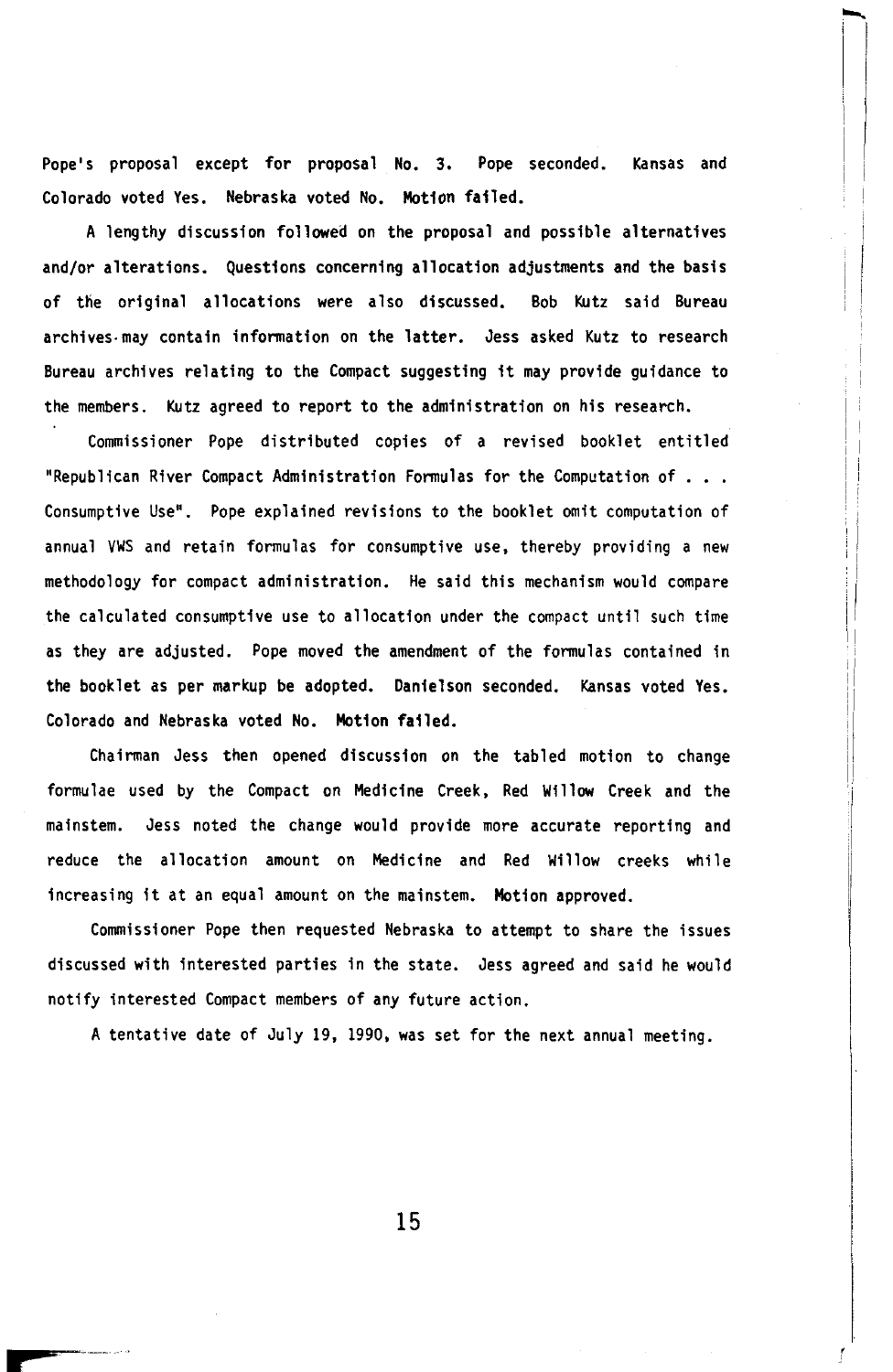Danielson then moved to instruct the Engineer Advisors *to* perform their normal computations. Pope seconded the motion under protest concerning the methodology. Motion approved.

#### New Business

Chairman Jess asked for any further items of discussion. Kutz and Danielson volunteered to review their respective records concerning any relevant Compact information. It was agreed that **if** pertinent information be found, Compact members would be informed and, if necessary, a special meeting convened to deal with that information.

Danielson moved to adjourn. Pope seconded. Motion passed. The meeting adjourned at **3:15** p.m.

**J. Michael Jess** Michael Nebraska Member (Chairman) Danielson **Jeris A. Danielson** 

restratoria de la comunicación

David **L.** Pope **Kansas** Member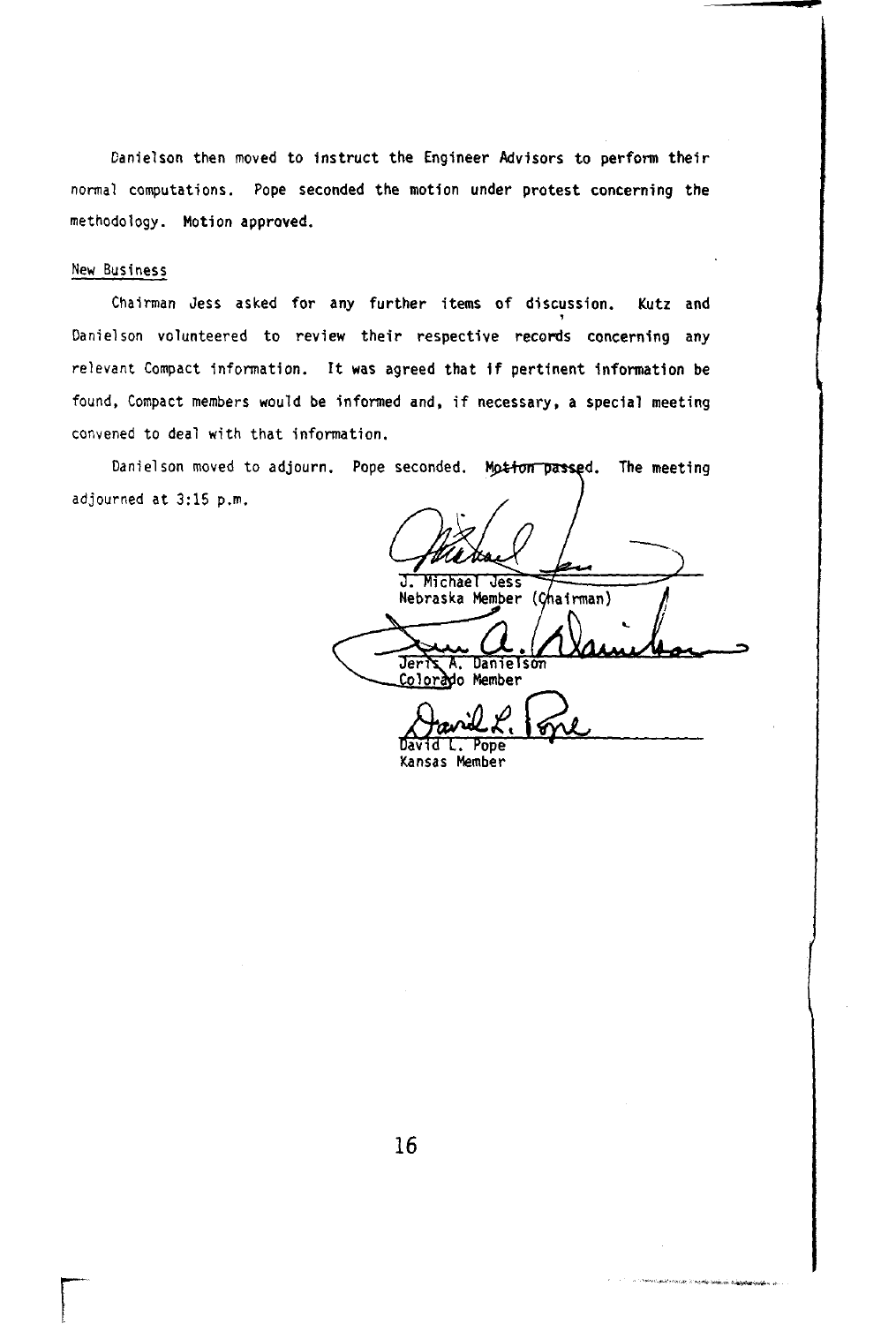#### <span id="page-15-0"></span>REPORT OF THE ENGINEERING COMMITTEE

#### TO THE

#### REPUBLICAN RIVER COMPACT ADMINISTRATION

#### FOR THE **1988** WATER YEAR

The Engineering Committee met in Lincoln, Nebraska on May 3, 1989, to address the work assigned by the Compact Administration at the July 7, 1988, annual meeting. Those in attendance were as follows:

| Bob Bishop    | Nebraska Department of Water Resources |
|---------------|----------------------------------------|
| Russ Oaklund  | Nebraska Department of Water Resources |
| Ann Bleed     | Nebraska Department of Water Resources |
| Jerry Hilmes  | Kansas Division of Water Resources     |
| James Bagley  | Kansas Division of Water Resources     |
| Hal Simpson   | Colorado Division of Water Resources   |
| Alan Berryman | Colorado Division of Water Resources   |

The Compact Administration gave the Engineering Committee two assignments, one being the computation of virgin water supply, consumptive use, and adjustment of allocations. The other assignment was to evaluate the possible changes in computation formulae to more accurately reflect the consumptive use of water in the mainstem of the Republican River in those cases where the virgin water supply originates in a tributary basin i.e. Red Willow Creek and Medicine Creek basins.

#### Assignment **No. 1**

The Engineering Committee reviewed the computations of virgin water supply and consumptive use by basin for **1988** using the previously approved procedures. Exhibit A attached, includes Table **1,** a summary of the results of the virgin water supply computations and adjusted allocations and Table 2, a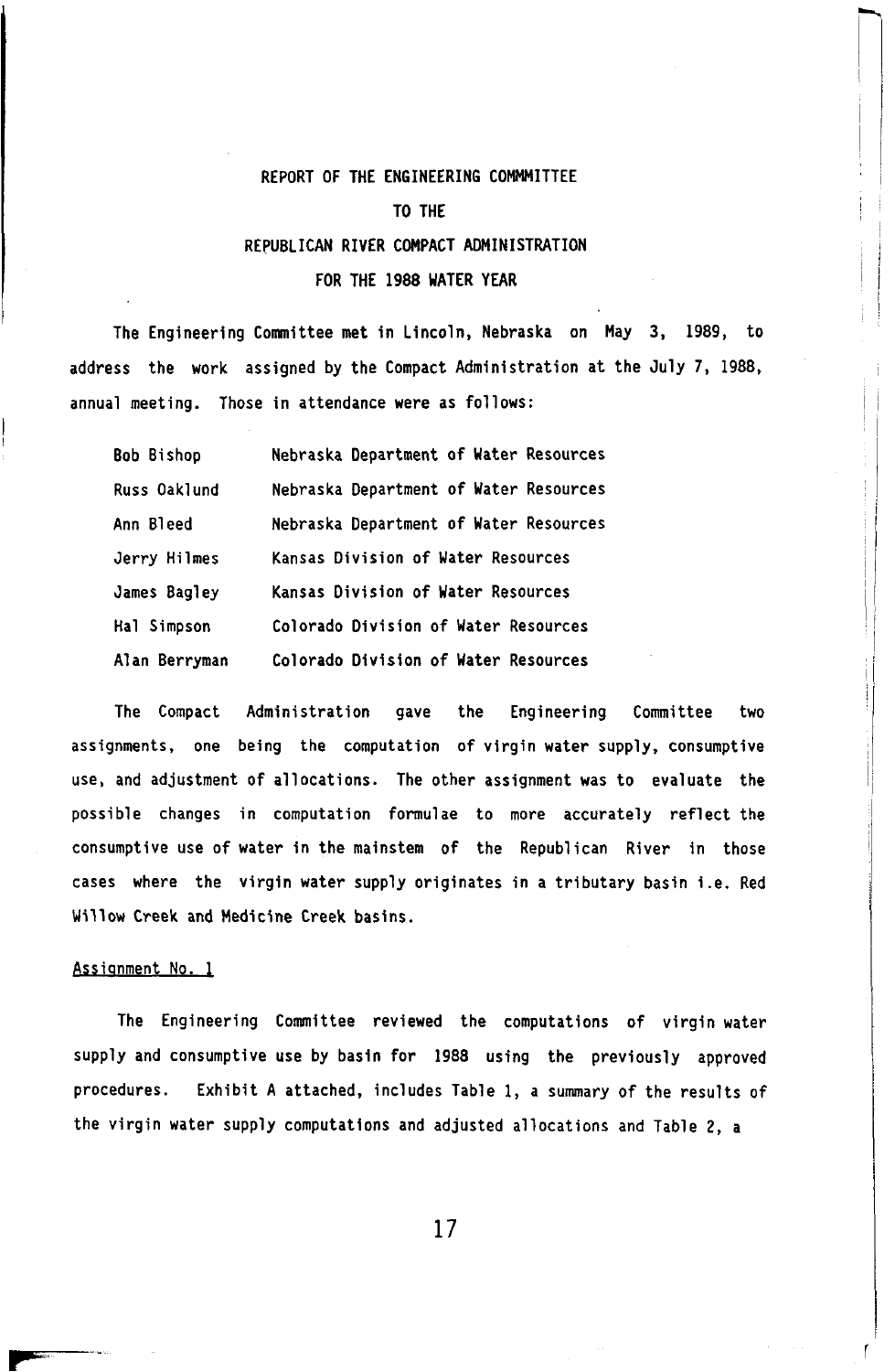**summary of consumptive uses by each state from the mainstem and sub-basins. The Engineering Committee also reviewed the printouts of the detailed computations including five and ten year averages. The Engineering Committee noted that the virgin water supply declined from** 1987 **and that consumptive use increased. It also noted that no state exceeded the total of adjusted allocations but that in some sub-basins, adjusted allocations were exceeded.** 

**The Engineering Committee decided that it could improve [Table 2](#page-20-0) by inserting adjusted allocations directly below the total consumptive use values for each sub-basin. Ann Bleed agreed to make these changes to the program that produces [Table 2.](#page-20-0)** 

**The Engineering Committee reviewed Nebraska's procedure to compute consumptive use which assumes a crop consumptive use requirement of 26 inches and subtracts April 1** - **September 30 precipitation. It was agreed that the procedure could be improved by using monthly estimates of consumptive and use effective precipitation. Nebraska will consider this proposal for next year.** 

**Colorado reported on its** 1988 **field survey of ground water use for the North Fork of the Republican River basin and the Arikaree River basin. The South Fork of the Republican River basin will be done in** 1989.

**Jerry Hilmes inquired about Nebraska's definition of an alluvial well which is a well within one mile of the stream. Nebraska will review this definition and determine if it should be revised to consider the width of the alluvium.** 

#### **Assignment No. 2**

**With respect to the special assignment, the Engineering Committee reviewed the computation of consumptive use in the Medicine Creek and Red Willow Creek basins. The consumptive use formulae could be changed as shown in the following discussion to better reflect the location** *of* **consumptive use.**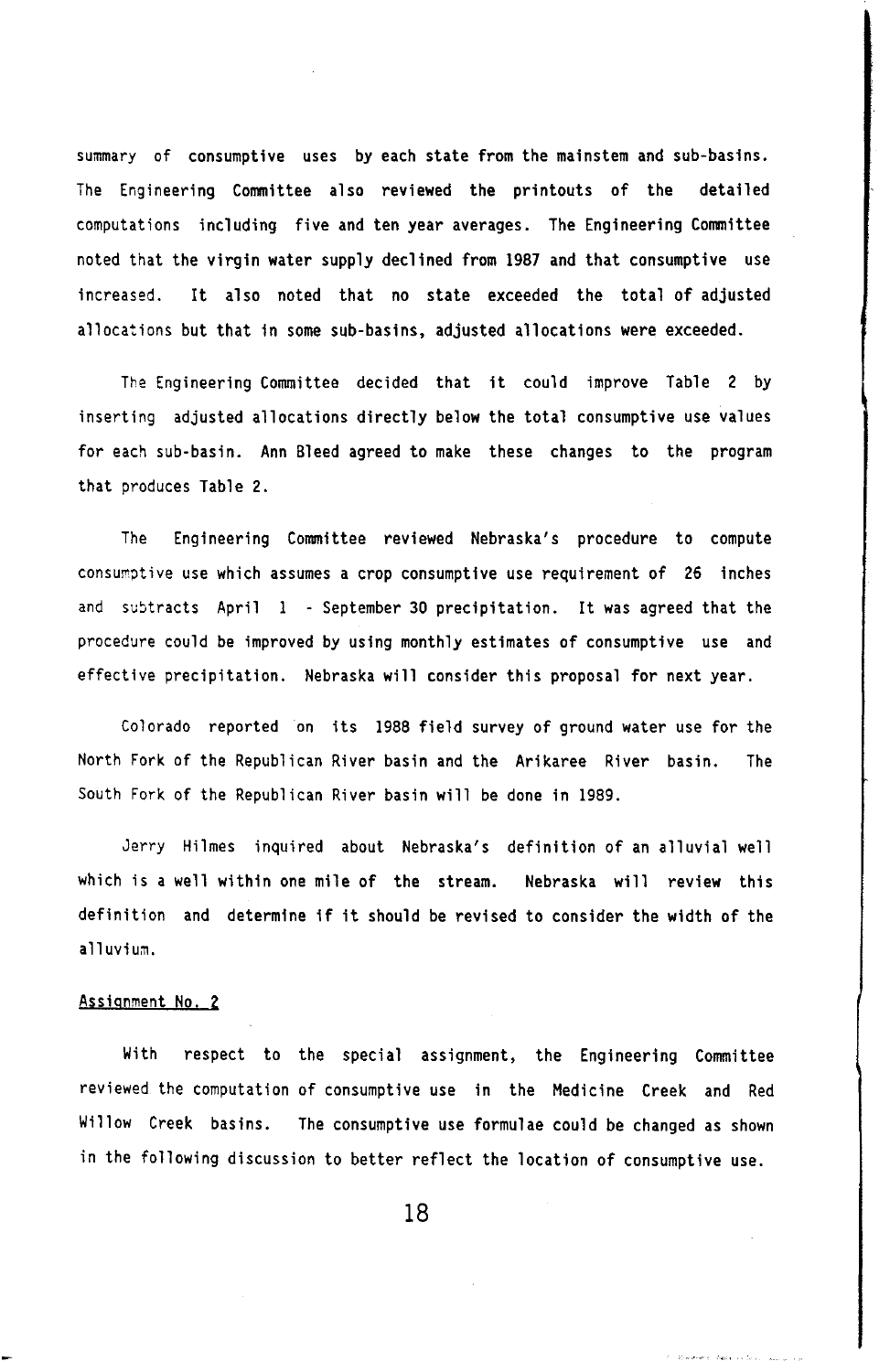#### **Medicine Creek**

**The Engineering Committee agreed that the net evaporation from Harry Strunk Lake should be charged to the Republican River mainstem allocation since the irrigation supported by this reservoir water is on land along the mainstem. This change would reduce the consumptive use on Medicine Creek by surface water from 3940 a-f to 590 a-f and the total consumptive use would be 9320 a-f. The Republican River mainstem consumptive use would have the 3350 a-f net evaporation from Harry Strunk Lake added to it.** 

**The Engineering Committee agreed that the virgin water supply formula would not have to be changed.** 

#### **Red Willow Creek**

**The Engineering Committee reviewed the use of surface water in the basin. There are 1750 acres supplied by surface water in the basin with 505 acres of the 1750 acres served by the Red Willow Canal. The Red Willow Canal serves a total of 5055 acres. Thus, 10 percent of the Red Willow Canal diversions and 10 percent of the net evaporation from Hugh Butler Lake should be charged to the Red Willow Creek basin and the remaining 90 percent to the mainstem** 

**The Red Willow Creek basin consumptive use formula should be changed as follows:** 

**"The annual consumptive use equals the other surface water diversions; plus, 10 percent of the Red Willow Canal diversions; plus, ground water diversions; minus, the return flows from the above diversions; plus, 10 percent of the net evaporation from Hugh Butler Lake."** 

**For 1988, this formula would reduce the consumptive use in the Red Willow Creek basin from 11,430 a-f to 5,250 a-f.**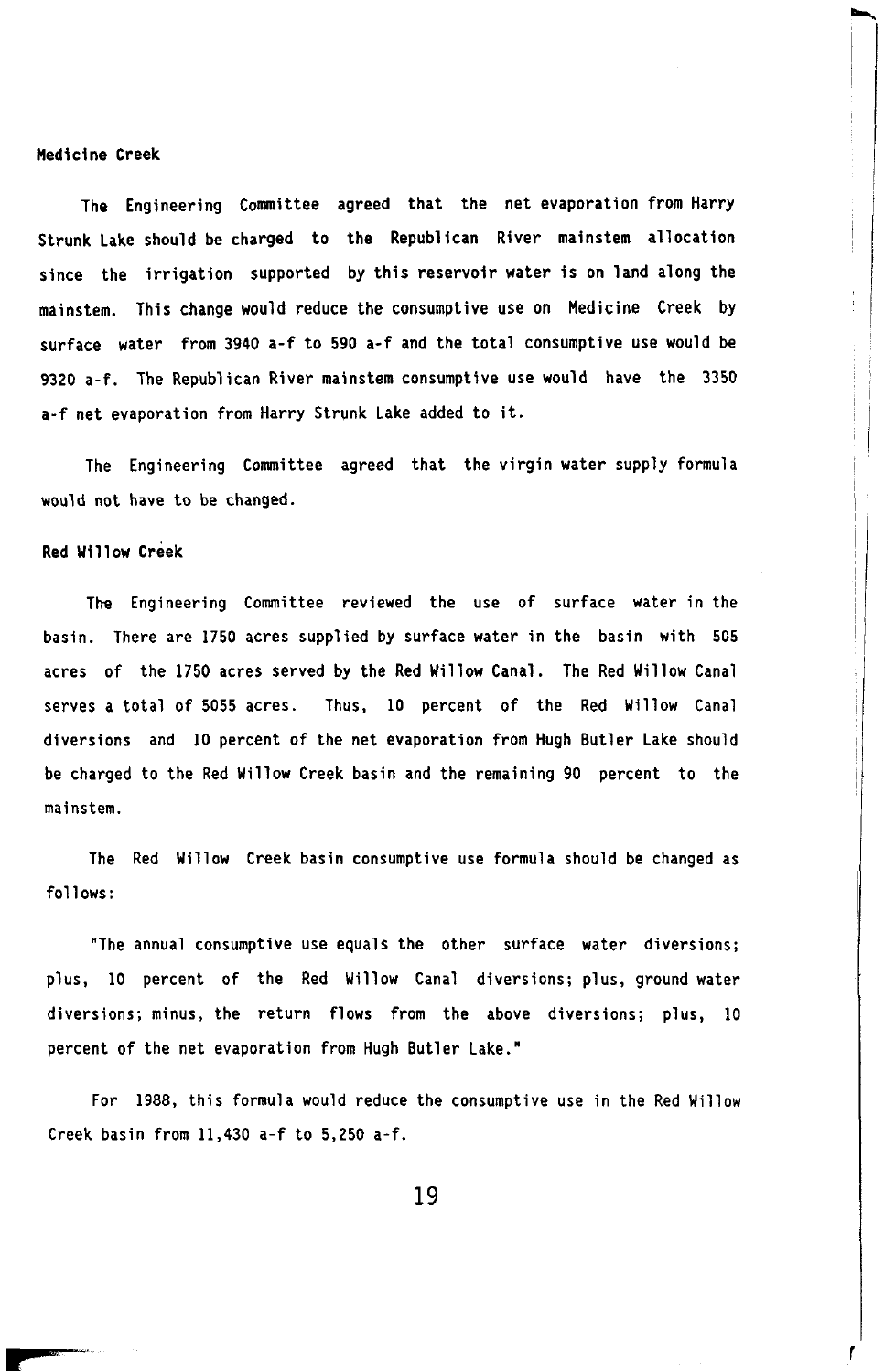**The virgin water supply formula will not have to be changed.** 

#### **Republican River Mainstem**

**The consumptive use formula would have to be modified by adding the**  following:

**"plus, the net evaporation from Harry Strunk Lake; plus,** 90 **percent of the net evaporation from Hugh Butler Lake; plus,** 90 **percent of the Red Willow Canal diversions; minus, the return flow to the mainstem from** 90 **percent of the Red Willow Canal diversions.** "

**For** 1988, **the above formula would increase the consumptive use** of **the mainstem by** 9,530 **a-f bringing it to 171,270 a-f.** 

**Exhibit B attached is an extra copy of [Table 2](#page-20-0) on which the values of the old formulae are lined through and the values from the new formulae added.** 

**The next meeting will be the first Wednesday of May in** 1990, **unless the Compact Administration assigns tasks that require additional meetings.** 

**Respectfully Submitted,** 

**Robert F. Bishop, Chairman Bishop, Chairman** 

**Harold D. Simpson, Secretary Secretary** 

**Gerald E. Gerald E. Hilmes**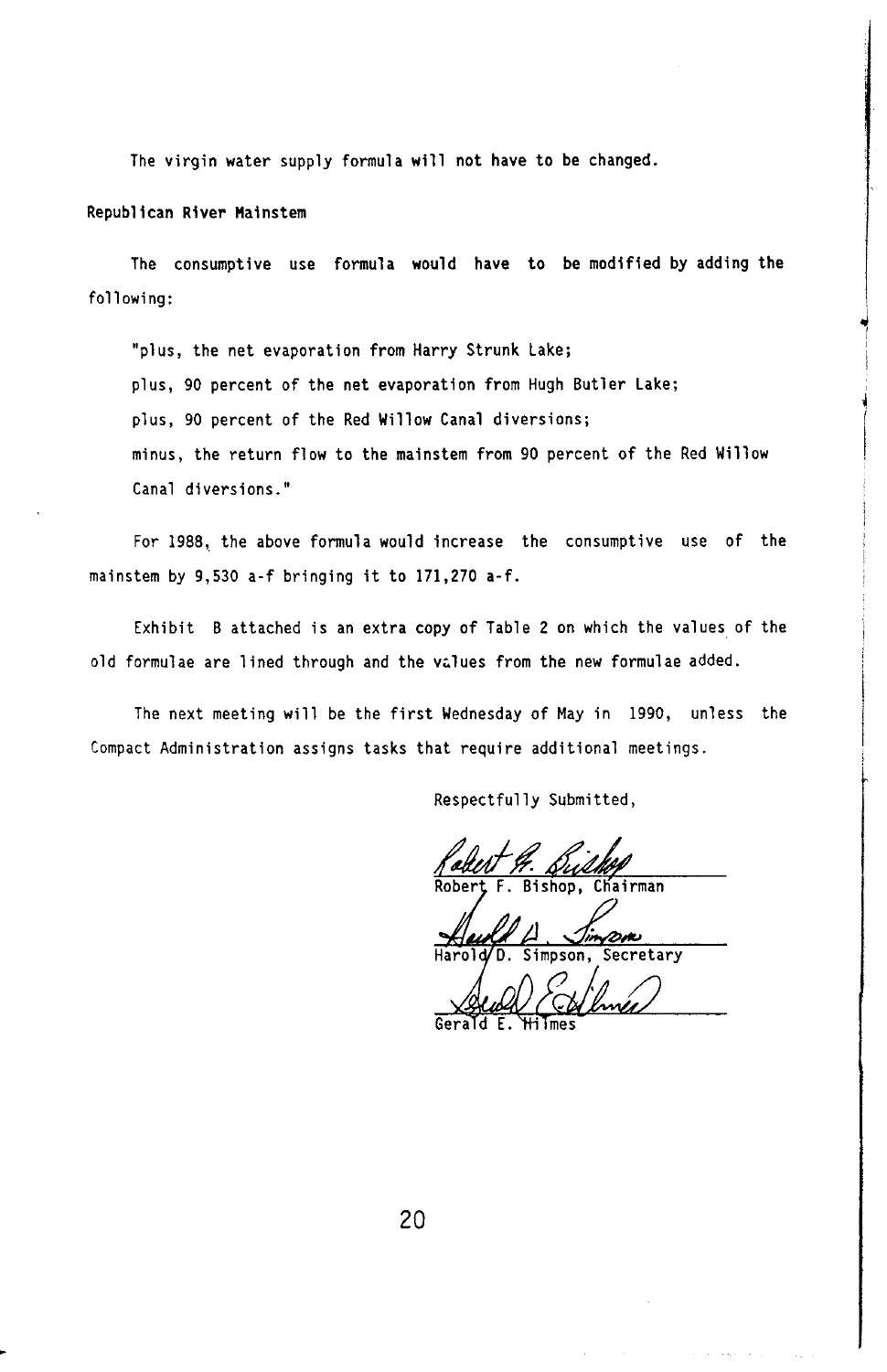#### <span id="page-19-0"></span>Table I 1988 Computed Annual Virgin Water Supply and Original and Annual Adjusted Allocations

|                                                                                |        | Computed Annual Virgin Water<br>Supply Republican River Basin | 1988 (Acre Feet)        |                       |                   | Comparison of Driginal Compact Allocations and<br>1988 Adjusted Allocation (Acre Feet) |                   |                |                   |               |                          |               |  |
|--------------------------------------------------------------------------------|--------|---------------------------------------------------------------|-------------------------|-----------------------|-------------------|----------------------------------------------------------------------------------------|-------------------|----------------|-------------------|---------------|--------------------------|---------------|--|
| Sub-basin and the Original                                                     |        |                                                               |                         |                       | Colorado          |                                                                                        | Kansas            |                | Nehraska          |               | <b>Total Basin</b>       |               |  |
| Compact Virgin Water Supply                                                    |        | <b>Ground</b><br>Water                                        | <b>Surface</b><br>Water | Total<br><b>Basin</b> | Compact<br>Alloc. | Mj.<br>Alloc.                                                                          | Compact<br>Alloc. | Adj.<br>Alloc. | Compact<br>Alloc. | Mj.<br>Alloc. | <b>Concact</b><br>Alloc. | Μj.<br>Alloc. |  |
| Prairie Dog Cr.                                                                | 27600  | 22530                                                         | 8000                    | 30530                 |                   |                                                                                        | 12600             | 13940          | 2100              | 2320          | 14700                    | 16260         |  |
| Sappa Cr.                                                                      | 21400  | 21430                                                         | 6100                    | 27530                 |                   |                                                                                        | 8800              | 11320          | 8800              | 11320         | 17600                    | 22640         |  |
| Beaver Cr.                                                                     | 16500  | 17700                                                         | 790                     | 18490                 | 3300              | 3700                                                                                   | 6400              | 7170           | 6700              | 7510          | 16400                    | 18380         |  |
| Medicine Cr.                                                                   | 50800  | 8090                                                          | 40230                   | 48320                 |                   |                                                                                        |                   |                | 4600              | 4600          | 4600                     | 4600          |  |
| Red Willow Cr.                                                                 | 21900  | 4290                                                          | 21110                   | 25400                 |                   |                                                                                        |                   |                | 4200              | 4870          | 4200                     | 4870          |  |
| Driftwood Cr.                                                                  | 7300   | 1260                                                          | 4340                    | 5600                  |                   |                                                                                        | 500               | 380            | 1200              | 920           | 1700                     | 1300          |  |
| Frenchman Rv.                                                                  | 98500  | 29850                                                         | 63530                   | 93380                 |                   |                                                                                        |                   |                | 52800             | 52800         | 52800                    | 52800         |  |
| South Fork of the<br>Republican Rv.                                            | 57200  | 10120                                                         | 17610                   | 27730                 | 25400             | 12320                                                                                  | 23000             | 11160          | 800               | 390           | 49200                    | 23870         |  |
| Rock Cr.                                                                       | 11000  | 120                                                           | 8330                    | 8450                  |                   |                                                                                        |                   |                | 4400              | 3380          | 4400                     | 3380          |  |
| <b>Buffalo Cr.</b>                                                             | 7890   | 630                                                           | 4210                    | 4840                  |                   |                                                                                        |                   |                | 2600              | 1590          | 2600                     | 1590          |  |
| Arikaree Rv.                                                                   | 19610  | 7240                                                          | 5980                    | 13120                 | 15400             | 10300                                                                                  | 1000              | 670            | 3300              | 2210          | 19700                    | 13180         |  |
| N.F. Republican Rv<br>in Colorado                                              | 44700  | 760                                                           | 35800                   | 36560                 | 10000             | 8180                                                                                   |                   |                | 11000             | 9000          | 21000                    | 17180         |  |
| N.F. and Main Stem<br>of Republican Rv.<br>incl. Blackwood Cr.<br>in Nebraska# | 94500  | 73360                                                         | 112410                  | 185770                |                   |                                                                                        | 138000            | 176290         | 132000            | 169380        | 270000                   | 345670        |  |
| <b>TOTALS</b>                                                                  | 478900 | 197380                                                        | 328340                  | 525720                | 54100             | 34500                                                                                  | 190300            | 220930         | 234500            | 270290        | 478900                   | 525720        |  |

Main **Stem** 87,700

Blackwood Creek 6,800

 $\ddotsc$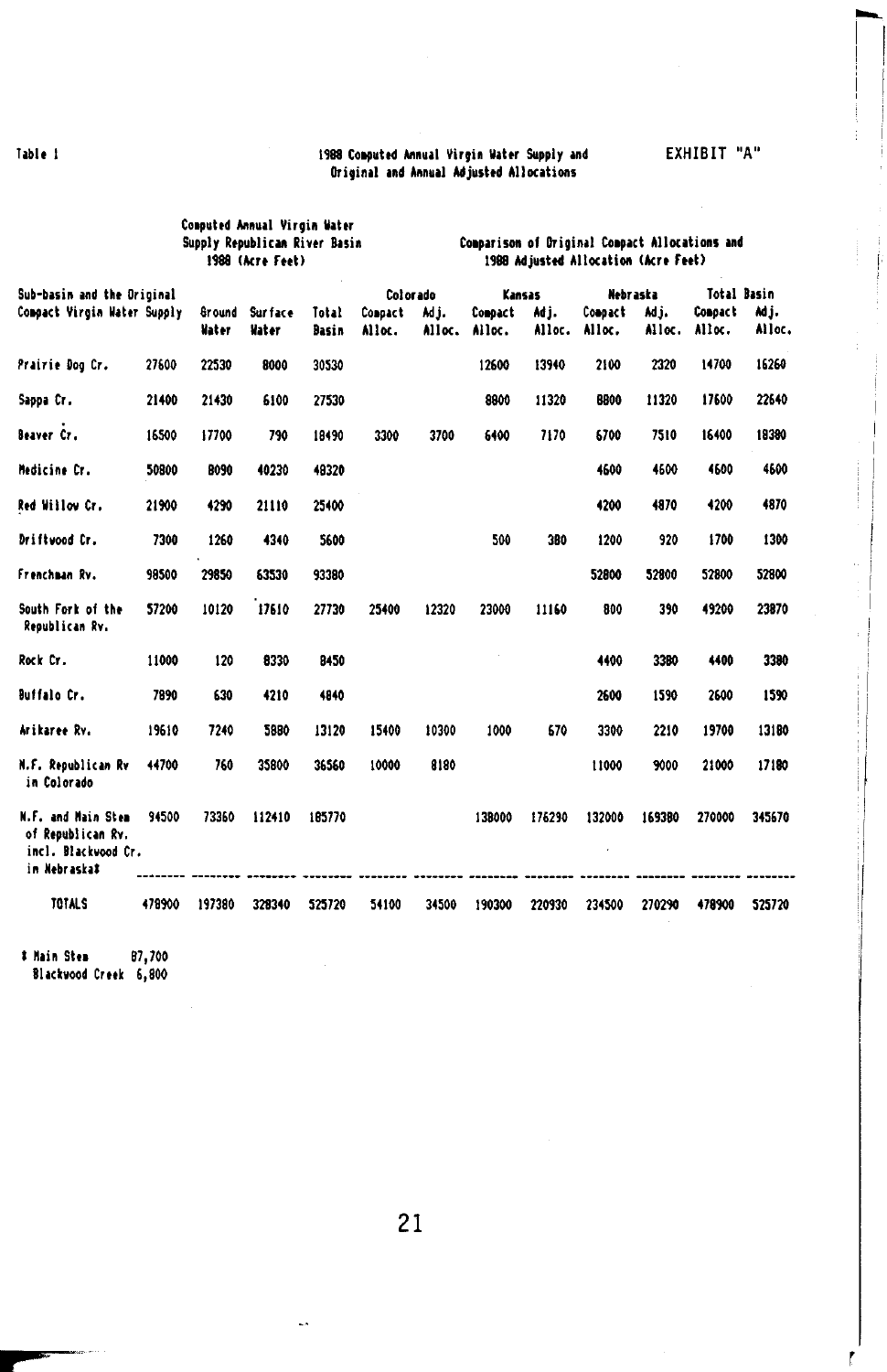#### <span id="page-20-0"></span>**EXHIBIT** "A" **1988 Computed Consumptive Use within the <b>EXHIBIT** "A" **Republican River Sarin (Acre feet)**

**Color ado Kansas Nebraska Total Sarin** 

| Sub-basin                                                                      | Ground<br>liater | <b>Surface</b><br>Water | Total             | Ground<br>Water | Sur face<br>Hater | <b>Total</b>       | Ground<br><b>Water</b> | <b>Surface</b><br>Hater | <b>Total</b>              | Ground<br>liater | <b>Surface</b><br>ilater | Total              |
|--------------------------------------------------------------------------------|------------------|-------------------------|-------------------|-----------------|-------------------|--------------------|------------------------|-------------------------|---------------------------|------------------|--------------------------|--------------------|
| Prairie Dog Cr.                                                                |                  |                         |                   | 22530           | 5300              | 27830<br>13940 *   | 770                    | 150                     | 920<br>2320 \$            | 23300            | 5450                     | 28750<br>16260 *   |
| Sappa Cr.                                                                      |                  |                         |                   | 7820            | 130               | 7950<br>11320 \$   | 14330                  | 520                     | 14850<br>$11320$ <b>t</b> | 22150            | 650                      | 22800<br>22640 #   |
| Beaver Cr.                                                                     | 0                | ٥                       | 0<br>3700 %       | 9160            | 30                | 9190<br>7170 1     | 8540                   | 160                     | (9700)<br>7510 x          | 17700            | 190                      | 17890<br>18380 *   |
| Medicine Cr.                                                                   |                  |                         |                   |                 |                   |                    | 8730                   | 3940                    | 12670<br>4500 t           | 8730             | 3940                     | 12670<br>4500 \$   |
| Red Willow Cr.                                                                 |                  |                         |                   |                 |                   |                    | 4290                   | 7140                    | 41430.<br>$4870*$         | 4290             | 7140                     | 11430<br>4870 %    |
| Driftwood Cr.                                                                  |                  |                         |                   | 0               | 0                 | 0<br>380 x         | 1260                   | 0                       | 1260<br>$920*$            | 1260             | ô                        | 1260<br>1300t      |
| Frenchman Rv.                                                                  |                  |                         |                   |                 |                   |                    | 29850                  | 17010                   | 46860<br>52800 %          | 29850            | 17010                    | 46860<br>52800 \$  |
| South Fork of the<br>Republican Rv.                                            | 2530             | 7940                    | 10470<br>12320 *  | 7590            | 160               | 7750<br>11160 *    |                        | 0                       | ٥<br>390 X                | 10120            | 8100                     | 19220<br>23870 *   |
| Rock Cr.                                                                       |                  |                         |                   |                 |                   |                    | 120                    | 70                      | 190<br>33B0 1             | 120              | 70                       | 190<br>3380 #      |
| <b>Buffalo Cr.</b>                                                             |                  |                         |                   |                 |                   |                    | 630                    | 370                     | 1000<br>1590t             | 630              | 370                      | 1000<br>1590 *     |
| Arikaree Rv.                                                                   | 6110             | ٥                       | 6110<br>10300 1   | 250             | 0                 | 250<br>570.2       | 880                    | 0                       | 880<br>2210 \$            | 7240             | ٥                        | 7240<br>13180 *    |
| M.F. Republican Rv<br>in Colorado                                              | 760              | 3980                    | 4740<br>8180 *    |                 |                   |                    | O                      | 3130                    | 3130<br>$9000$ $*$        | 760              | 7110                     | 7870<br>$-17180t$  |
| M.F. and Main Stem<br>of Republican Rv.<br>incl. Blackwood Cr.<br>in Nebraskal |                  |                         |                   | 180             | 58120             | 58300<br>175290 *  | 71050                  | 90690                   | 161740<br>169380 *        | 71230            | 148910                   | 220040<br>345670 * |
| <b>TOTALS</b>                                                                  | 9400             | 11920                   | 21320<br>34500 \$ | 47530           | 63740             | 111270<br>220930 * | 140450                 | 123180                  | 263630<br>270290 \$       | 197380           | 198840                   | 396220<br>525720 * |

**indicates adjusted allocations from Table 1)** 

22

 $\frac{1}{\sqrt{2}}$ 

 $\mathbf{r}$ 

 $\overline{1}$ J.

 $\tilde{\mathbf{x}}$